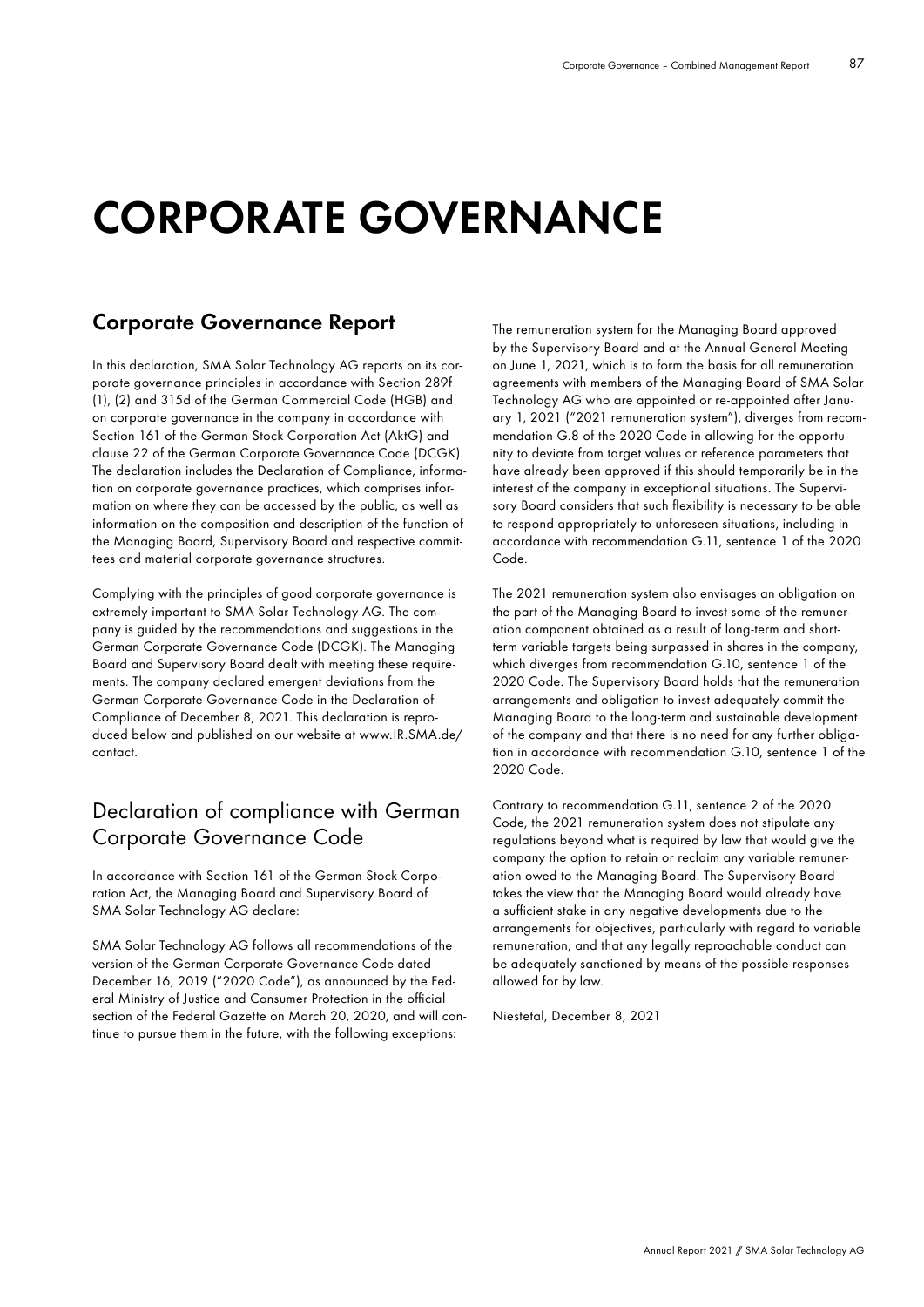#### Corporate governance practices

With the purpose "Our energy inspires the world's most important customer. Our future", the SMA Strategy 2025 comprises a forward-looking vision and mission, the values that all SMA employees align themselves with and clear strategic objectives for the next years. It has been presented to all employees worldwide and forms the strategic framework for action of the SMA group. Further details can be found on page 18.

Furthermore, in 2011, SMA had already made a declaration to the General Secretary of the United Nations to adopt the ten principles of the UN Global Compact as compulsory guidelines for its corporate governance. The principles of the UN Global Compact define standards for upholding human rights, the protection of workers' rights, environmental protection and avoidance of corruption. They can be viewed on the website at [www.](http://www.unglobalcompact.org) [unglobalcompact.org.](http://www.unglobalcompact.org) In addition, the SMA group is committed to the "Business Principles for Countering Bribery" of Transparency International.

In January 2012, the Managing Board also enacted the SMA business principles. The SMA business principles are the core of the compliance management system and shape SMA's values into clear behavioral standards. The SMA business principles are obligatory for all SMA employees worldwide. They underscore the company's desire to fully implement and comply with all legal and regulatory requirements. The SMA group also undertakes to act ethically, sustainably and with integrity at all times, to assume its corporate responsibility and to treat others with respect. The SMA business principles are publicly available on SMA's corporate website [\(www.sma.de/unternehmen/group-compliance](http://www.sma.de/unternehmen/group-compliance)).

Since 2009, the SMA group has also already recognized the code of conduct of the German Association for Supply Chain Management, Procurement and Logistics (BME e. V.) and used this as the basis for its own guidelines for suppliers (SMA Supplier Code). In 2020, the SMA Supplier Code was revised with the involvement of stakeholders and newly implemented under the name SMA Code of Conduct for Business Partners. This continues to commit the SMA group to fair dealings with suppliers. The guidelines are based on, among other things, the UN Global Compact, the conventions of the International Labour Organization (ILO) and the United Nations' Universal Declaration of Human Rights. The SMA group's objective is to enshrine general principles with regard to fairness, integrity and corporate responsibility in business relationships and the supply chain. For the SMA group, these behavioral guidelines also complement its mission statement and corporate culture, in which fairness, integrity, sustainability and corporate responsibility are deeply rooted. In addition to these guidelines, the SMA code of conduct for business partners prescribes standards for sustainable activity and gives expression to what the SMA group expects of suppliers and

business partners with regard to social, ecological and ethical issues. The key points of the guidelines are a ban on child labor, forced labor, abuse and discrimination of employees, fighting against corruption, fair working conditions, occupational health and safety, environmental protection, and quality and product safety. The BME's code of conduct is accessible on its website at [www.bme.de/en.](http://www.bme.de/en) The latest version of the SMA code of conduct for business partners is reproduced on the SMA website [www.](http://www.SMA.de/en) [SMA.de/en.](http://www.SMA.de/en)

In compliance with the provisions of Section 76 (4) sentence 2 AktG, in 2017, the Managing Board resolved to set a target of 8% for the proportion of female employees in the first management level below the Managing Board and 14.6% for the second level by June 30, 2022. The targets correspond to the current ratio of genders at both management levels as of the date of the resolution. At 0%, the quota for the first management level was below the target figure at the end of the reporting period, owing to departing personnel not being replaced. At 14.5%, the quota for the second management level was in line with the target figure. Furthermore, the Managing Board has set the target figure for the period from July 1, 2022, to June 30, 2027, to 20%. This target applies to all above-mentioned management levels combined.

#### **Transparency**

Transparency is a key element of good corporate governance. Our aim is to provide all shareholders, financial analysts, media and interested members of the public at large with timely information about our business situation and significant corporate changes. All important information is also made available on our website at [www.SMA.de/en](http://www.SMA.de/en). Reporting on the business situation and the operating results takes place in the Annual Report, in the annual press conference on financial statements and in the Quarterly Statements and Half-Yearly Financial Reports. Furthermore, the public is informed through press releases, via social networks and, if stipulated by law, by means of ad hoc statements. In addition, once a year SMA invites investors, analysts and the press to its Capital Markets Day to inform them about the market and competition, SMA's strategic direction, unique selling propositions and financial developments.

Transparency is particularly important whenever deliberations and company decisions might lead to conflicts of interest for members of the Supervisory Board or Managing Board. Any conflicts of interest that may have arisen are therefore disclosed by those members of the corporate bodies affected when discussion of the subject commences. The member concerned does not participate in the adoption of any necessary resolutions by the Managing Board or the Supervisory Board.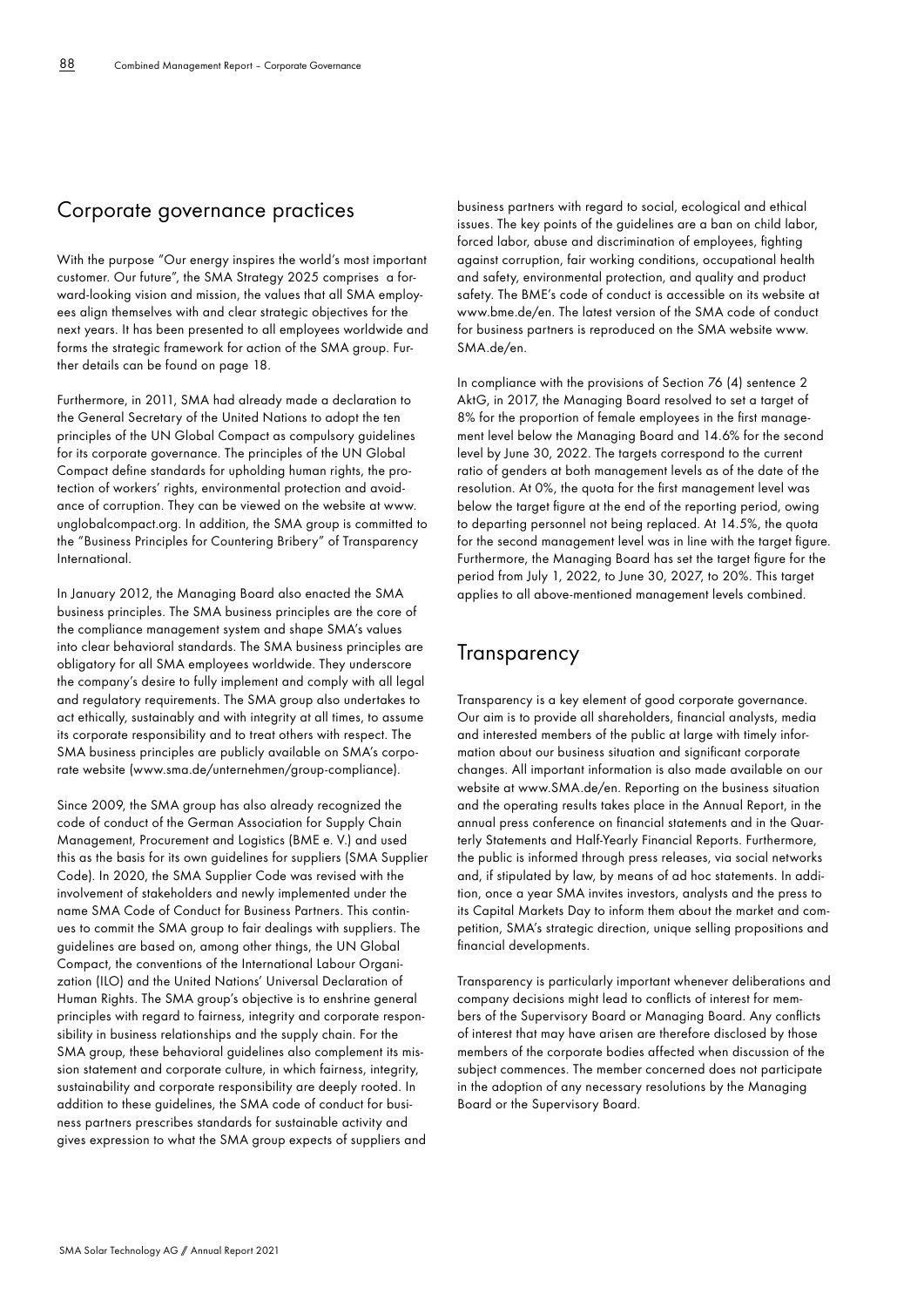According to a disclosure made by the members of the Managing Board and the Supervisory Board, they held, either directly or indirectly, 6.36% (2020: 6.36%) of all shares issued as of the end of the fiscal year. The Managing Board members held a total stake of 0.03% (2020: 0.03%) in the share capital and the Supervisory Board members held a stake of 6.33% (2020: 6.33%) in the share capital. In addition, Danfoss A/S, in which Supervisory Board member Kim Fausing acts as chief executive officer and Supervisory Board member Ilonka Nußbaumer acts as Senior Vice President, Head of Group HR, holds 20.00% (2020: 20.00%) of the share capital.

#### Remuneration Report

The Remuneration Report is shown on pages 144 et seq. of the Annual Report and on our website at [www.SMA.de/en/](http://www.SMA.de/en/investor-relations) [investor-relations](http://www.SMA.de/en/investor-relations).

# The company's corporate bodies and their functions

SMA Solar Technology AG is a stock corporation governed by German law. Accordingly, it possesses a dualistic management structure in which one corporate body is devoted to managing the company (the Managing Board) and is supervised by another corporate body (the Supervisory Board). Both bodies are endowed with different powers and work closely with one another in an atmosphere of trust when managing and supervising the company. At the Annual General Meeting, electing the auditor and the shareholder representatives to the Supervisory Board takes place as does determining the appropriation of profits, along with making decisions that impact member rights of shareholders.

#### Managing Board

The Managing Board is responsible for independently and jointly managing the company. It is obliged to sustainably ensure and increase the company value and is responsible for managing the business. In agreement with the Supervisory Board, it decides on fundamental issues of business policy and corporate strategy as well as on short- and medium-term financial planning. The Managing Board is in charge of preparing the Quarterly Statements, Half-Yearly Financial Reports and Annual Financial Statements for SMA Solar Technology AG and the SMA group, as well as for adherence to all legal and official provisions and internal policies. In compliance with the provisions in Section 111 (5) AktG, the Supervisory Board set a target of 25% for the proportion of women on the Managing Board in the period by June 30, 2022. The Supervisory Board strives to achieve this target by selecting suitable candidates when appointing new members to the Managing Board.

As a collective body, the Managing Board, in principle, strives to adopt resolutions jointly. However, the Rules of Procedure for the Managing Board, adopted by the Supervisory Board, stipulate that individual members of the Managing Board are in charge of specific areas of responsibility. The Managing Board, with the consent of the Supervisory Board, lays out how responsibilities are assigned. The members of the Managing Board notify each other on an ongoing basis about all material events in their area of responsibility and about any matters covering multiple areas of responsibility. Under legal provisions or the Rules of Procedure, in certain transactions, a unanimous resolution of the Managing Board is mandatory. For a predetermined number of transactions, the Supervisory Board has a reservation of consent. The Managing Board has not instituted any committees.

The company's diversity concept for the Managing Board to be described in accordance with Section 289f HGB comprises, in part, consideration of the various personal and professional competencies required to fulfill the respective tasks on the Managing Board. Other elements include decisions on the proportion of women on the Managing Board and the age limit for the Managing Board described in Section 1 (4b) of the Supervisory Board's Rules of Procedure. The aim of the concept is to best meet the requirements for the work carried out by a Managing Board through a broad and varied range of knowledge and experience. The current makeup of the Managing Board upholds the prescribed age limit of 65 years and reflects different professions and professional backgrounds as well as personal and professional competencies. Long-term succession planning for the Managing Board takes place partly through regular monitoring by the Supervisory Board to adjust the quantitative and qualitative makeup of the Managing Board as well as the prevailing conditions brought about by the members of the Managing Board, such as a member reaching the age limit. The Managing Board is working to identify potential candidates within the company who would be suitable for taking on a role on the Managing Board given various time frames and, if necessary, after developing appropriate management skills. Detailed information about the individual Managing Board members is provided on page 8 et seq.

On the Managing Board, Dr.-Ing. Jürgen Reinert, as Chief Executive Officer of SMA Solar Technology AG, is responsible for Strategy and Technology, Operations, Sales and Service. Ulrich Hadding is in charge of Finance, Human Resources and Legal, as well as Corporate Governance, including Compliance, Real Estate Management, Investor Relations, Internal Auditing and Public Affairs.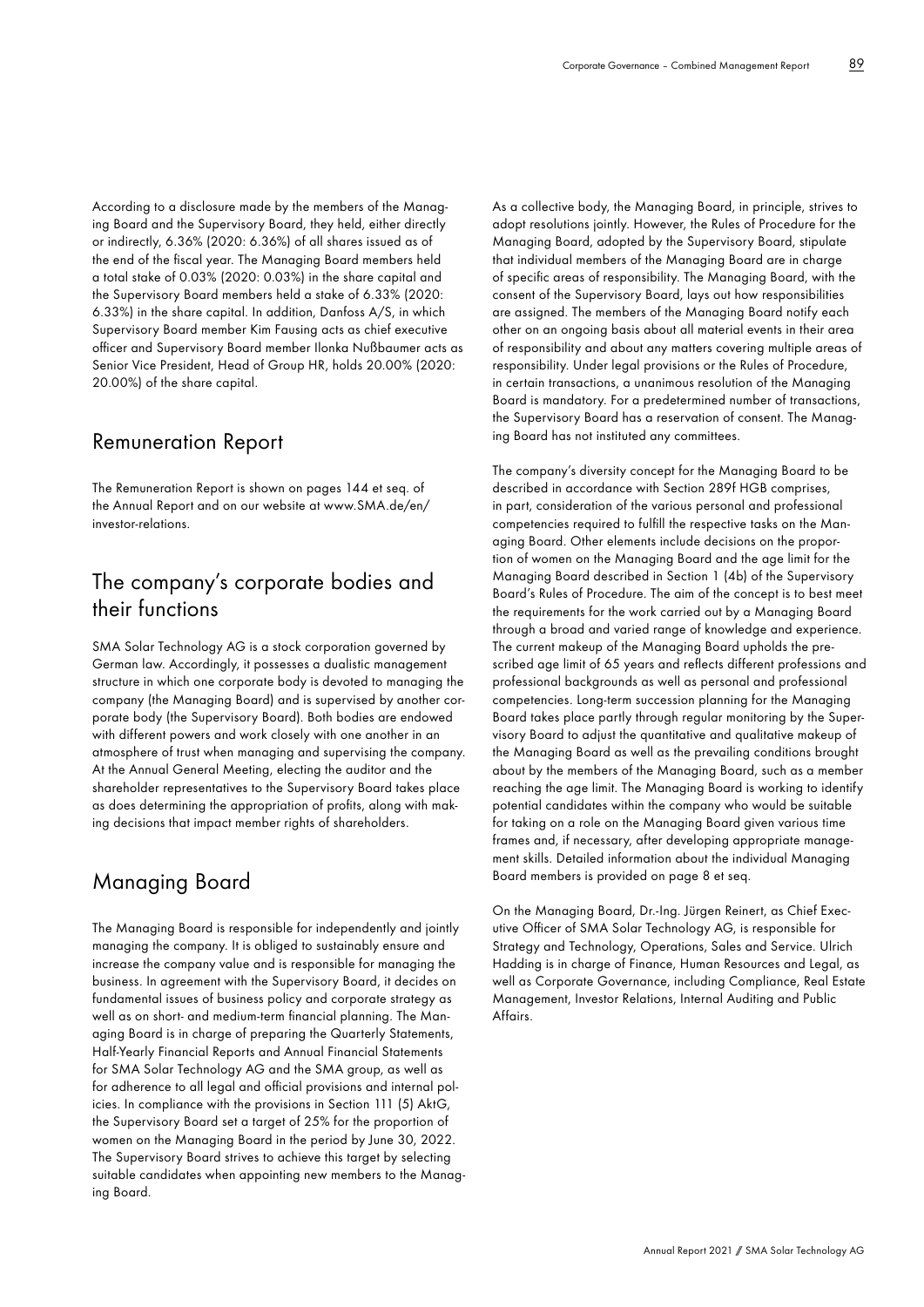# Supervisory Board

The Supervisory Board advises the Managing Board in all matters and supervises its activity. The Managing Board involves and consults with the Supervisory Board on all matters of fundamental significance and whenever particularly important business decisions need to be made. Under the Rules of Procedure applicable to the Managing Board, which were adopted by the Supervisory Board, the Managing Board must obtain prior approval from the Supervisory Board for certain decisions. Such decisions include approval of the annual budget, comprising the investment plan, incorporation, acquisition or sale of companies and acquisition or sale of real estate, whenever stipulated threshold values are exceeded. The Supervisory Board must also consent to the allocations of responsibility on the Managing Board.

The Supervisory Board is made up of 12 members and its composition complies with the provisions of the German Stock Corporation Act and the Codetermination Act. Under these provisions, the employees of German group companies and their shareholders (Annual General Meeting) each elect six representatives to the Supervisory Board. The current members of the Supervisory Board are: Martin Breul, Oliver Dietzel, Johannes Häde, Yvonne Siebert, Romy Siegert and Dr. Matthias Victor as employee representatives, and Roland Bent, Kim Fausing (Deputy Chairman), Uwe Kleinkauf (Chairman), Alexa Hergenröther, Ilonka Nußbaumer and Jan-Henrik Supady as shareholder representatives.

Alexa Hergenröther and Jan-Henrik Supady, as independent members of the Supervisory Board, possess the necessary expertise in the fields of accounting or auditing as stipulated under Section 100 (5) of the AktG. The length of time spent as a member of the Supervisory Board can be found in the members' résumés, accessible on the company's website at [www.SMA.de/en/](http://www.SMA.de/en/investor-relations) [investor-relations.](http://www.SMA.de/en/investor-relations)

#### The Committees of the Supervisory Board are made up as follows:

| Presidial Committee        | Uwe Kleinkauf (Chairman), Yvonne Siebert (Deputy<br>Chairwoman), Kim Fausing, Dr. Matthias Victor      |
|----------------------------|--------------------------------------------------------------------------------------------------------|
| Audit Committee            | Alexa Hergenröther (Chairwoman), Jan-Henrik Supady<br>(Deputy Chairman), Oliver Dietzel, Johannes Häde |
| Nomination<br>Committee    | Uwe Kleinkauf (Chairman), Ilonka Nußbaumer<br>(Deputy Chairwoman), Kim Fausing, Jan-Henrik Supady      |
| <b>Mediation Committee</b> | Romy Siegert (Chairwoman), Kim Fausing (Deputy<br>Chairman), Uwe Kleinkauf, Martin Breul               |

The committees prepare topics and resolutions for review by the Supervisory Board at its plenary session. They regularly meet with stakeholders such as the Managing Board, the auditor or the heads of Internal Audit or Compliance for this purpose. The committee chairperson reports on the content of the committee meetings at the next plenary session of the Supervisory Board. Any member of the Supervisory Board may attend committee meetings, provided the relevant committee chairperson does not decide otherwise. The meeting minutes and resolutions adopted by committees are made available to all the members of the Supervisory Board.

The Supervisory Board and the committees regularly conduct self-assessments to review the extent to which the committees are effectively handling the tasks allocated to them. The Supervisory Board and the committees assign themselves this efficiency check regularly as separate agenda items, according to which the members examine how tasks have been completed in the past and whether they can identify any improvements for future processes. The analysis focuses partly on the effectiveness of work carried out in the various committees in terms of how preparations are made for decision-making and how information is conveyed within each committee. The Supervisory Board also communicates with the Managing Board for the purpose of improving the efficiency of collaboration between the two bodies. In the reporting year, the Supervisory Board conducted one of these self-assessments for its work.

The Supervisory Board reports annually on the focus of its activities and deliberations in the Supervisory Board Report. You may refer to the Supervisory Board Rules of Procedure on our website at [www.SMA.de/en/investor-relations.](http://www.SMA.de/en/investor-relations) The Supervisory Board members take general and specialized training necessary for their tasks of their own accord, and in doing so, they receive appropriate support from the company.

In the past, the Supervisory Board already has regularly considered the personal and professional requirements of its members and, with regard to the provisions of recommendation C.1 of the German Corporate Governance Code, has decided on appropriate objectives for its composition and established a competence profile. The competence profile addresses the requirements for members of the Supervisory Board, which are provided in particular by law, the German Corporate Governance Code and the objectives of the Supervisory Board for its composition.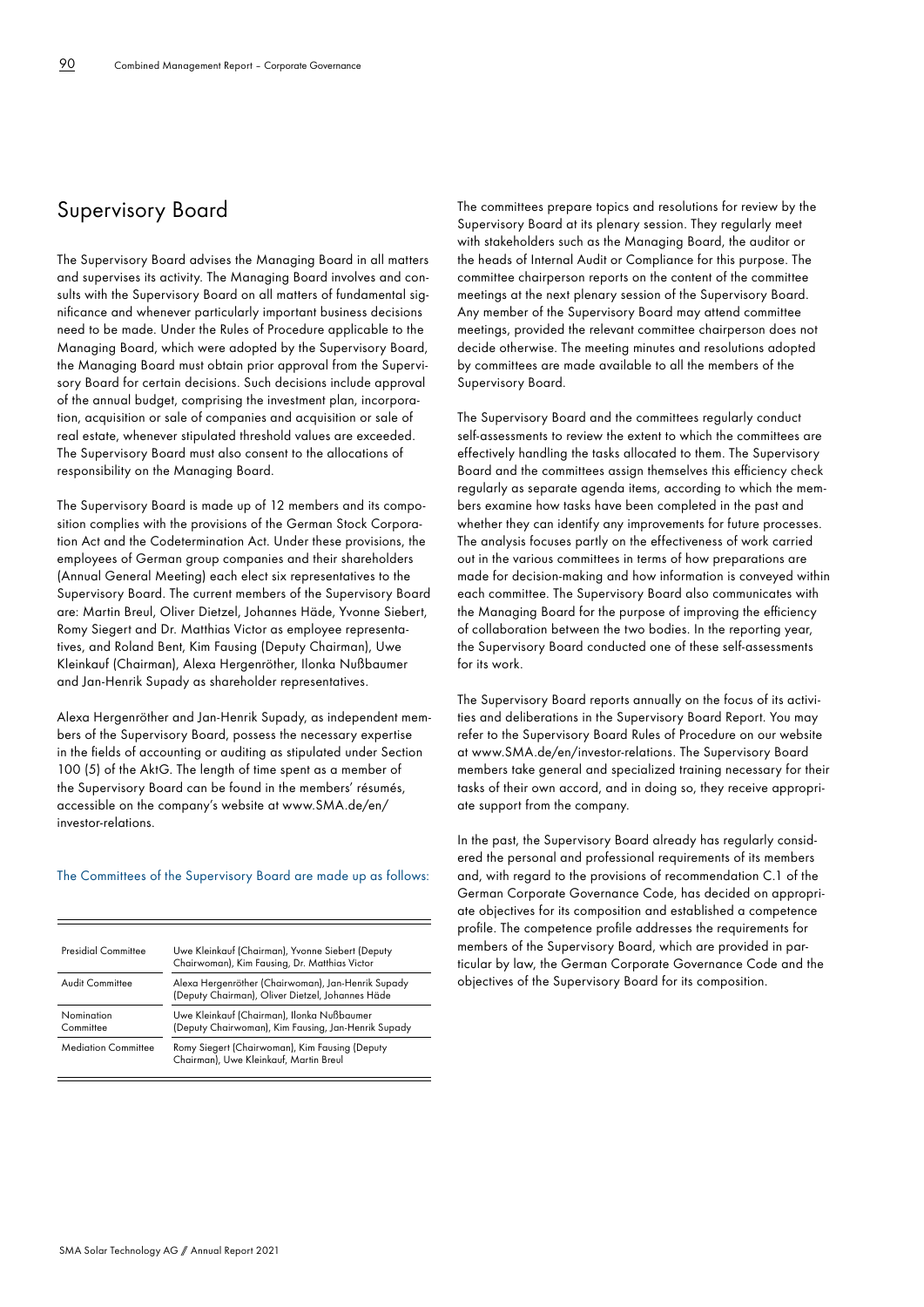These requirements and the competence profile continue to form the diversity concept of the Supervisory Board within the meaning of Section 289f (6) of the HGB, the objective of which is to ensure that the Supervisory Board has the broadest possible range and variation of knowledge and experience. The Supervisory Board considers that increasing the diversity of the Supervisory Board is already an objective of various provisions of the law and of the German Corporate Governance Code. It incorporated this objective when selecting new members and took it into consideration when creating its competence profile and the objectives for its composition, and will continue to do so in the future while implementing the diversity concept.

The objectives of the Supervisory Board for its composition are as follows:

- 1. The minimum proportion of women on the Supervisory Board is determined by legal provisions (Section 96 (2) AktG).
- 2. Maintain the composition of the Supervisory Board members with a background of international experience at least in the previous scope.
- 3. Special consideration given to candidates with knowledge and experience in the application of financial reporting standards and internal control processes as well as in the field of auditing.
- 4. Special consideration given to candidates with technical expertise, particularly in the field of renewable energies, preferably in the field of photovoltaics.
- 5. Special consideration given to candidates with knowledge in the field of digitalization and about the internal structures and functions of the company.
- 6. At least half of the shareholder representatives are to be independent. At the same time, at least one member is to possess expertise in the field of accounting or auditing.
- 7. Consideration of the age limit of 75 years at the end of the term of office when selecting new members

These objectives have been implemented as follows:

- As regards 1: The Supervisory Board now has four female members, Alexa Hergenröther, Ilonka Nußbaumer, Romy Siegert and Yvonne Siebert. Thus the requirements of Section 96 (2) AktG are met.
- As regards 2 to 5 and 7: In the opinion of the Supervisory Board, these objectives have also been achieved.

As regards 6: The company currently considers six shareholder representatives – Roland Bent, Kim Fausing, Alexa Hergenröther, Uwe Kleinkauf, Ilonka Nußbaumer and Jan-Henrik Supady – independent in accordance with the rules of the current German Corporate Governance Code. Of these, Alexa Hergenröther and Jan Henrik Supady, as two independent members, possess expertise in accounting and financial auditing. In addition, Alexa Hergenröther has particular experience in financial reporting standards and internal control processes and is also conversant with matters relating to financial auditing.

From the perspective of the Supervisory Board, the requirements arising from the competence profile and the diversity concept have been fulfilled, also with regard to the minimum proportion of women on the Supervisory Board.

### Cooperation between the Managing Board and the Supervisory Board

The Managing Board and the Supervisory Board work closely with one another in an atmosphere of trust for the good of the company, thus meeting both the requirements of effective enterprise control and the need to be able to make decisions quickly. Their common goal is to secure the continued existence of the company and steadily increase its value. The Managing Board keeps the Supervisory Board promptly and comprehensively informed, both in writing and speech, and during regular meetings about the company's position, current business developments and all relevant questions pertaining to strategic planning, risk management, risk status and important compliance matters. The Quarterly Financial Statements and the Half-Yearly Financial Report are discussed with the Managing Board on a regular basis during Audit Committee meetings prior to their publication.

Outside meetings, the Chairman of the Supervisory Board and his deputy are also in contact with the Managing Board to discuss significant business transactions and upcoming decisions and are immediately informed about key developments.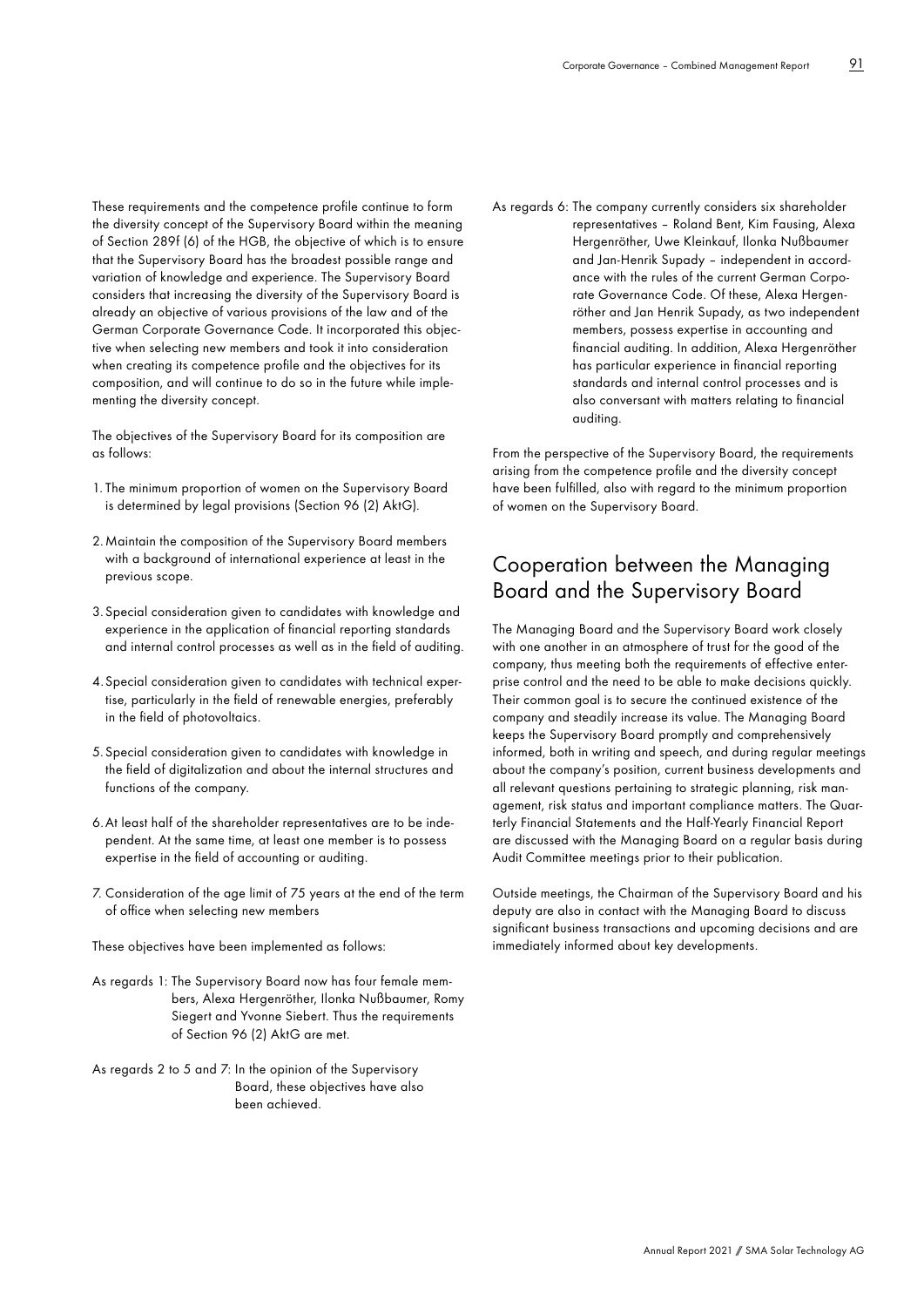# Shareholders and Annual General Meeting

SMA Solar Technology AG shareholders discuss their co-determination and control rights at the Annual General Meeting, which takes place at least once a year. The Annual General Meeting adopts resolutions with binding effect, and each share grants one vote. Every shareholder who registers on time is entitled to participate in the Annual General Meeting. In addition, shareholders may have their voting rights exercised by a credit institution, a shareholder association, the proxies deployed by SMA Solar Technology AG and bound by the shareholder's instructions or by another authorized representative. The invitation to the Annual General Meeting and all reports and information necessary for adopting resolutions, including the Annual Report, are published in accordance with the provisions of the Stock Corporation Act and are available in the run-up to the Annual General Meeting on our website at [www.IR.SMA.de/contact](http://www.IR.SMA.de/contact).

# **Information concerning takeovers required by HGB sections 289a and 315a**

**Number 1:** The share capital of SMA Solar Technology AG amounts to €34.7 million. The capital is divided up into 34,700,000 no-par value bearer shares. The rights and obligations associated with the shareholdings fall under the regulations in the German Stock Corporation Act.

**Number 2:** Each share has the right to one vote. On October 1, 2010, the four founders of SMA Solar Technology AG, Günther Cramer (Dr.-Ing. E.h.), Peter Drews, Werner Kleinkauf (Prof. (em.) Dr.-Ing.) and Reiner Wettlaufer transferred equity stakes to the next generation within their families by way of a gift. The acquiring shareholders had again signed a pooling agreement. During the term of this agreement, the voting rights emanating from the shares transferred were allowed to be exercised only as a block vote. In addition, the shares were allowed to be sold to third parties only with the consent of the other members of the pool or if narrowly defined prerequisites are satisfied. The pooling agreement ended effective January 30, 2020. Beyond this, the Managing Board is not aware of any restrictions affecting voting rights or the transferability of shares.

**Number 3:** The Mads Clausens Fond. Denmark holds 20.00% of the company's share capital via the Danfoss A/S, Denmark.

**Numbers 4 and 5:** The shareholders do not have any special rights conferring them any particular powers of control.

**Number 6:** Appointment and dismissal of the Managing Board takes place pursuant to Sections 84 and 85 of the German Stock Corporation Act (AktG) together with Section 31 of the Codetermination Act (MitBestG). Under Article 5 of the Articles of Incorporation, the Managing Board consists of at least two members and the exact number is laid down by the Supervisory Board. Under Section 179 of the AktG, the Articles of Incorporation may be amended by a resolution adopted by the Annual General Meeting with a majority of three-quarters of the share capital represented at the vote.

**Number 7:** The Articles of Incorporation include the provisions on the powers of the Managing Board regarding Authorized Capital II. The Managing Board, after obtaining the consent of the Supervisory Board, is entitled to increase the share capital on one or several occasions by up to a total of €3.4 million by issuing new bearer shares in return for cash contributions and/or contributions in kind in the period ending May 23, 2023. The Managing Board, with the consent of the Supervisory Board, is entitled to cancel the statutory subscription rights of shareholders: (a) in the case of capital increases in return for contributions in kind for the acquisition of or investment in companies, parts of companies or investments in companies, (b) for the purpose of issuing shares to employees of the company and companies affiliated with the company, (c) to exclude fractions and (d) in the case of capital increases in return for cash contributions if the issue amount of the new shares does not fall significantly below the stock exchange price of shares of the same class and terms that are already listed at the time the Managing Board sets the final issue amount, and the total pro rata amount of the issued capital attributable to the new shares in respect of which the subscription right is excluded does not exceed 10% of the issued capital available at the time the new shares are issued.

Furthermore, following a resolution adopted by the Annual General Meeting on June 1, 2021, the Managing Board, in the period up to May 30, 2026, is entitled on behalf of the company to acquire its own shares up to a value of 10% of the existing capital stock at the time the resolution was adopted by the Annual General Meeting and to dispose of shares acquired in this way with the consent of the Supervisory Board by means other than through the stock exchange or an offer made to all the shareholders, provided the shares are sold in return for cash at a price that does not fall significantly below the stock exchange price of shares in the company issued under the same terms or the shares are sold in return for in-kind contributions, or they are offered in return for shares held by persons that either had or have an employment relationship with the company, or with one of its affiliated companies, or members of bodies in companies that depend on the company. Furthermore, if the Managing Board sells the company's own shares by offering them to all the shareholders with the consent of the Supervisory Board, the Managing Board is entitled to exclude the shareholders' right of subscription for fractions. In addition, the Managing Board is entitled to cancel any own shares acquired after obtaining the consent of the Supervisory Board.